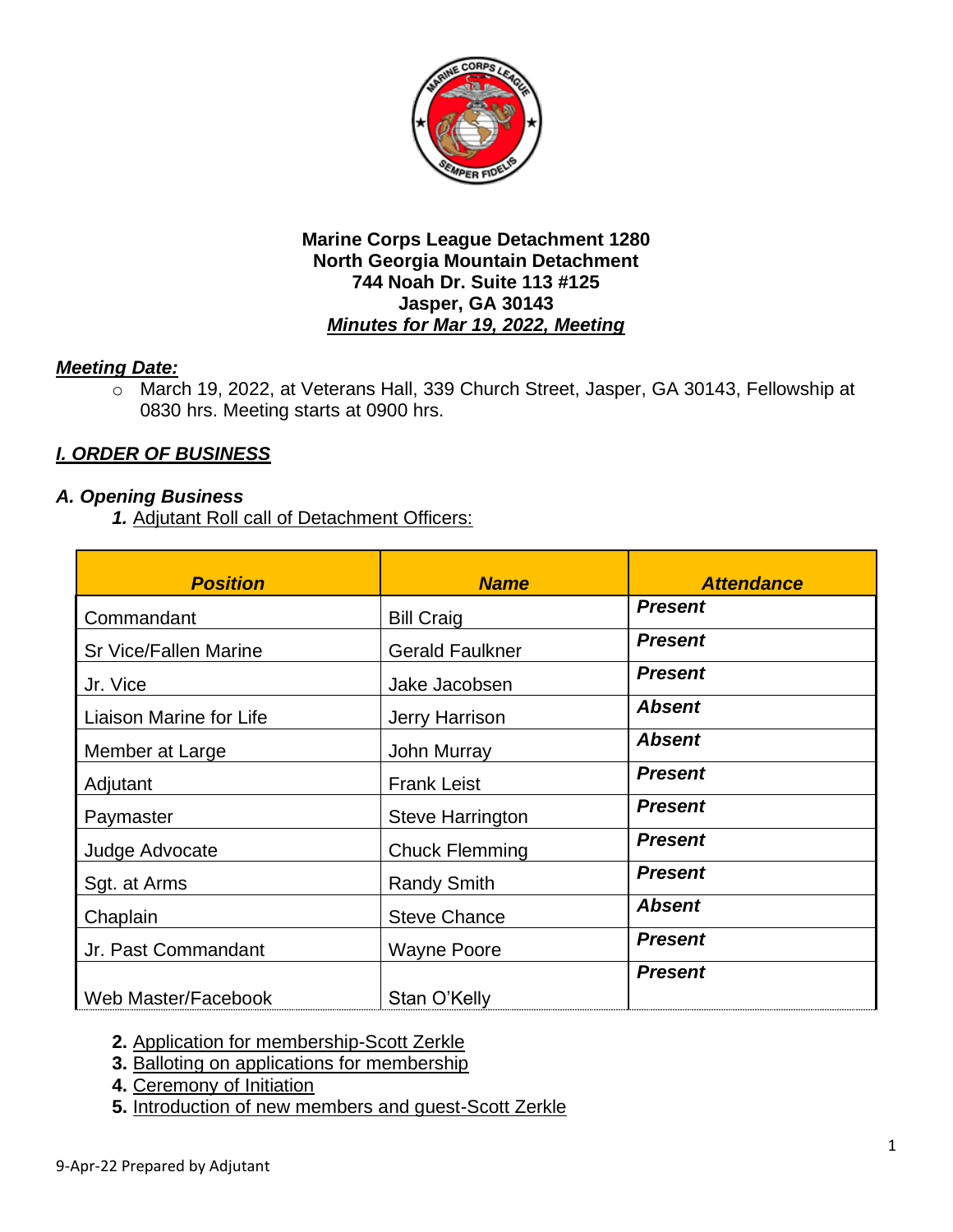

# **B. Old Business**

# 1. **Reports of the Appointed Officers**

a. Adjutant's Report-Frank Leist

1) Adjutant's Regular Meeting Report & Membership Roster on Feb 19, 2022, was transmitted via email

2) Reminder, we have an active Voice Mail Service for the Detachment it is 706.253.0459

3) Reminder we are using designated email specially for the Detachment [usmcdetach1280@gmail.com](mailto:usmcdetach1280@gmail.com)

4) Add the website and Facebook links to agenda and minutes

5) Motion Jim Elrod to approve the Feb 19 22 minutes and second by Stan Kelley. Motion carried and approved.

### b. Chaplains Report-Steve Chance

- 1) Prayer List and People in Need
	- a. Pricilla Poore
	- b. Deb Hulsey
	- c. Pat Gordon (Jake's wife)
	- d. Jake Jacobsen

### c. Webmaster Report- Stan O'Kelly

- 1) 538 visitors on new website since start up
- 2) Facebook followers 638 with 590 likes
- 3) Update getting detachment coverage on Knows Pickens
- 4) Update on getting current communication to members by our Web site

### 2. **Report of the Elected Officers**

- a. Commandant-Bill Craig
	- 1) Discussed Fallen Marine Uniforms-Members to be fitted

2) Discussed Detachment Polo Shirts-Signup Sheet for Sizes. We will not spend no more than \$25.00 per shirt

3) Discussed Internal Audit Bill Craig, Gerald Faulkner, & Steve Harrington. We will suspense until July 2022

- 4) Discussed search for new Coordinator for Toys for Tots
- 5) Reported on Iwo Jima ceremony at Hiawassee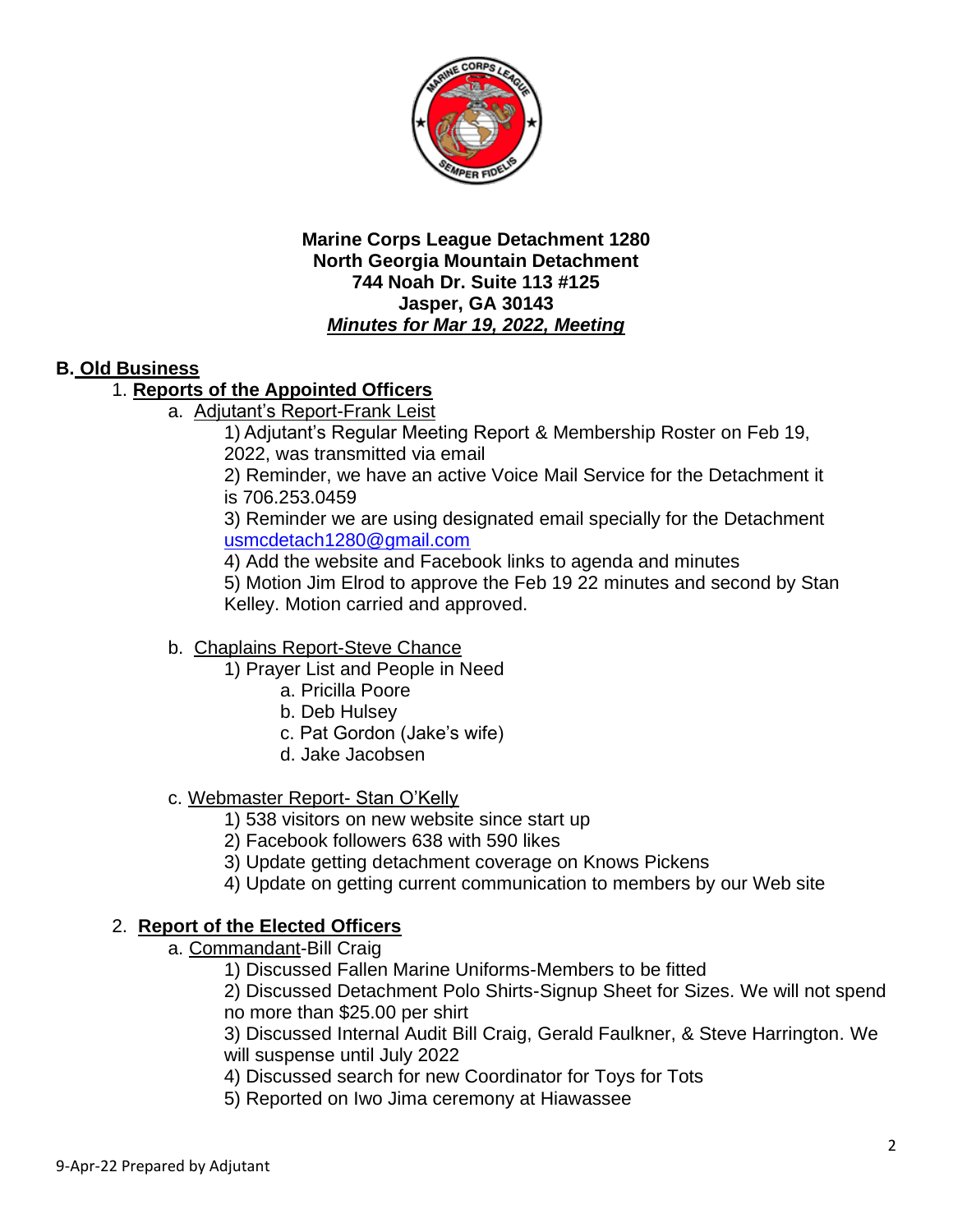

6) Discussed Vietnam Veterans Day ceremony on March 29th at 11:00 AM. The detachment will host at the Veterans Park. Everyone needs to report by 10:30 AM at Veterans Memorial Park.

- b. Senior Vice Commandant/Services/Fallen Marine Officer –Gerald Faulkner
	- 1) Report on March Social -Ole Mule House on St Patrick's Day
	- 2) Explained Roses purchased for hand outs
- c. Jr. Vice Commandant- Jake Jacobson

1) Wayne Poore's Jeep used for events for the detachment. Paying for **Repairs** 

2) Motion Steve Harrington that a committee be formed to discuss options on fixing or purchasing the jeep. Jake will lead the committee of Steve Harrington, Wayne Poore, and Randy Smith. Motion second by Randy Smith. Motion carried and approved.

- d. Judge Advocate-Chuck Fleming-No Report
- e. Junior Past Commandant Wayne Poore

1) Detachment needs to consider Volunteering supporting the Pickens County Animal Control Center and donating \$500.00. It was suggested that the Director be our next speaker in April. Wayne will coordinate the guest speaker. Motion Richard Wilson to donate \$500.00 and bring the guest speaker. Motion second by Stan O'Kelly. Motion carried and approved.

### 3. **Report of Project Leaders or Committees**

a. Ken Hulsey Coordinator Update on May Spring Cookout. Discuss inviting all veteran organizations, i.e., AL Post 149, DAV & PCVMP

1) The cookout will be at Roper Park on April 30<sup>th</sup>

2) We will need to know how many will be attending, time, menu, etc.

b. Update Memorial and 4<sup>th</sup> of July holiday weekend donations for Raffle. Volunteers to obtain donations: *Tony Chiavarini, Wayne Poore, Bill Craig, Spain Davis, Danny Fink, and John Murray. Working on a list of donations.*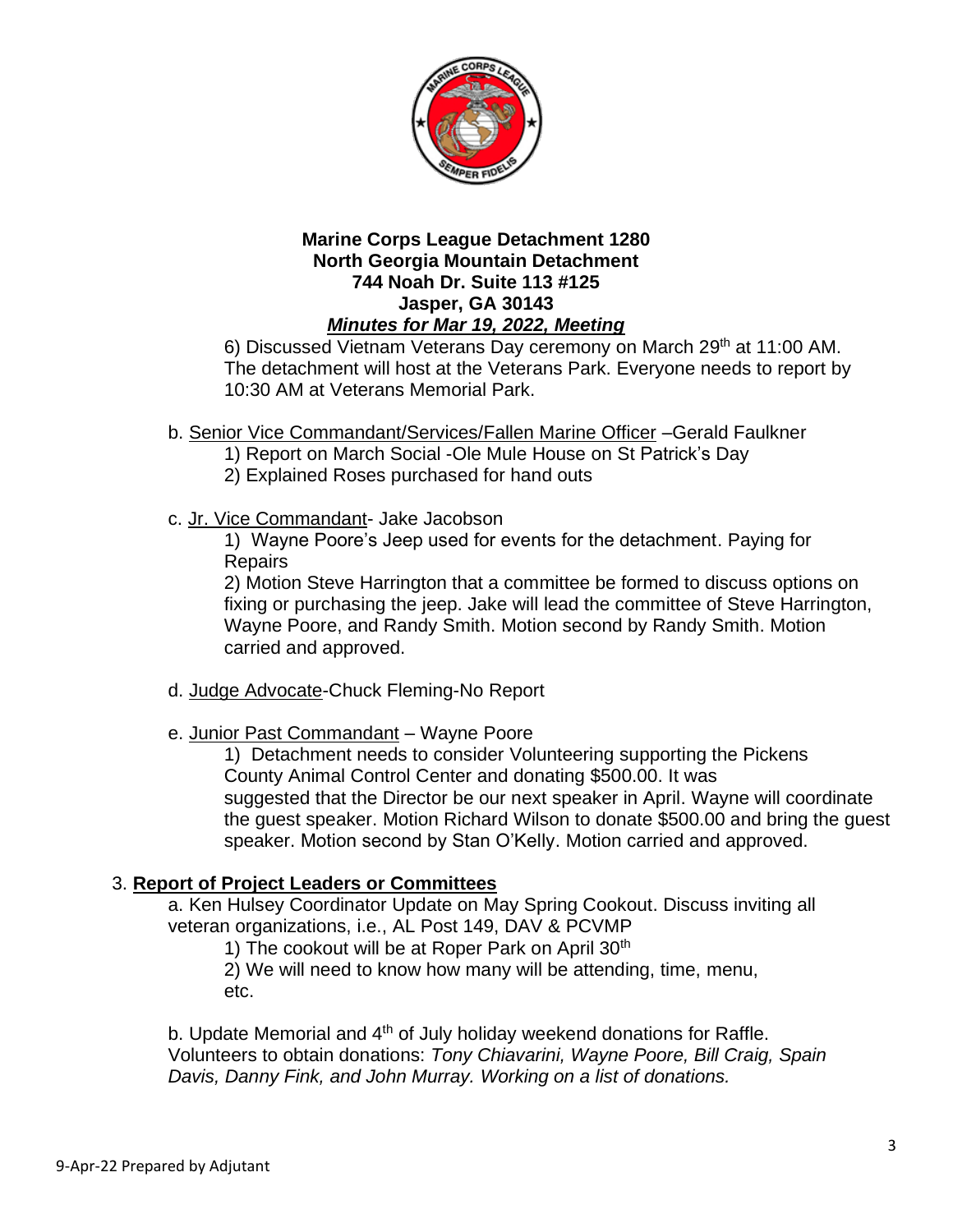

*c. Raffle update Memorial Day weekend and 4th of July weekend. Still working out* 

*details*

*d. Update Memorial Day Ceremony-Bill Craig and Gerald Faulkner. Still working out* 

*details*

*e.* Update election committee for new officers in May Led by *Steve Chance, Jim Elrod, and John Murray. Steve not available to discuss*

### **C***.* **New Business-**Commandant Bill Craig

1. Correspondence received

a. Letter Young Marines Rebecca Thomas Request for Donation. Motion to donate \$250.00 by Wayne Poore and second by Jim Elrod. Motion carried and approved.

- 2. Birthday Celebration for March: **Walter Johnson, Troy Padgett, & Bruce Waitman**
- 3. Brick of Honor Ceremony for Pete Huber at the Veterans Park after meeting 1045 hours
- 4. Discuss changing Post Office Box location from Talking Rock

a. Recommend the Commandant find another mail location. He will investigate UPS or

postal service in Jasper.

5. Commandant discuss receiving memorabilia from a widow of a Marine. Open discussion about having a memorabilia area in the new meeting hall to place these types of items in the hall. Commandant also had some WWII Papers and magazines. The Commandant will discuss with the other Veteran organizations on utilizing the hall on finding wall space for memorabilia.

#### **D. Calendar Events**

Mar 29, 2022, Vietnam Veterans Day Ceremony at Veterans Memorial Park

Apr 12, 2022, Commandants Leadership Agenda Meeting

Apr 14, 2022, Monthly Social TBD